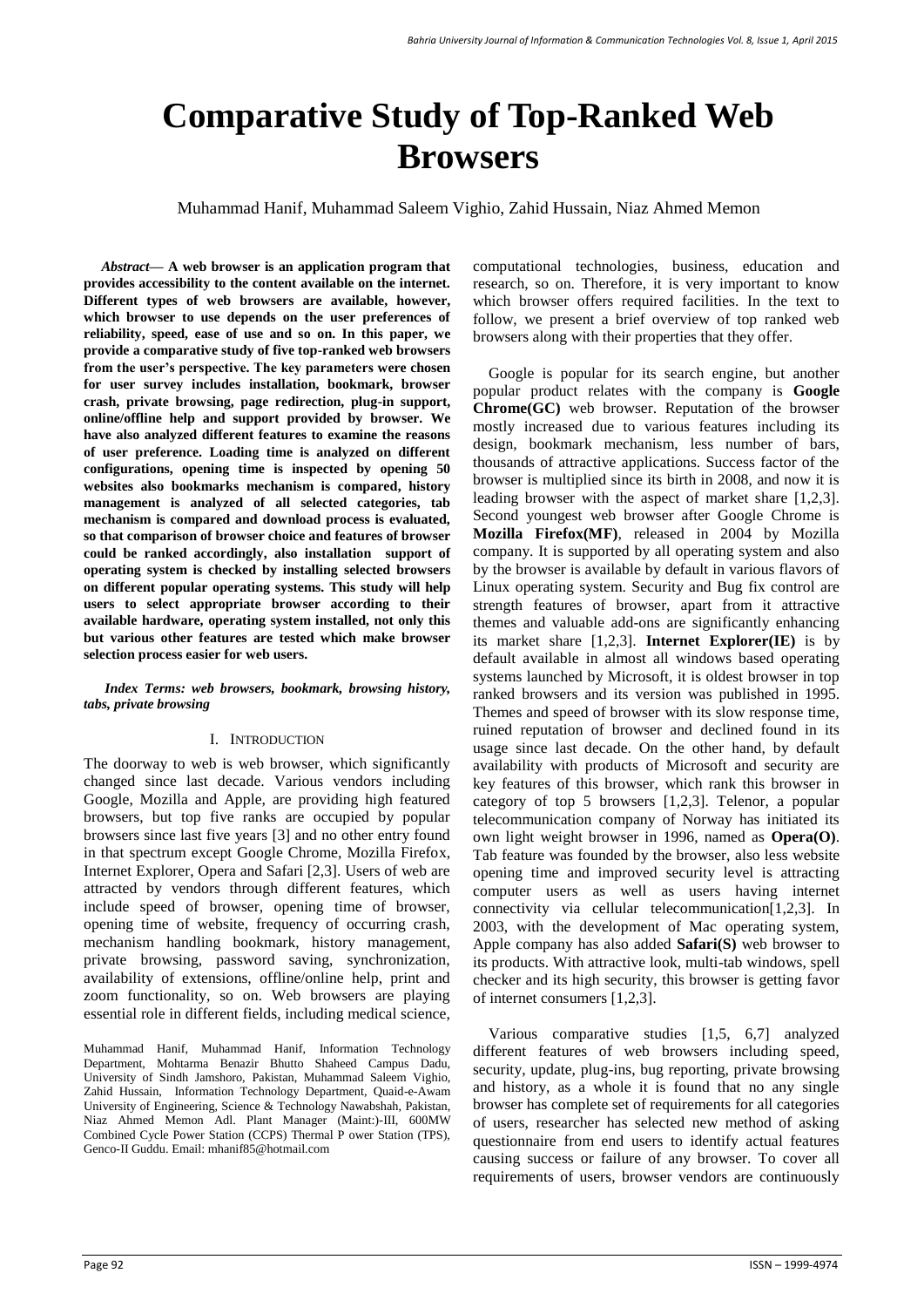narrowing time for release cycle, especially Mozilla Firefox and Google Chrome release its new version after every six weeks, quick releases offer less duration to observe drawbacks but have fast bug fix rate [10]. Very important component of web browser is rendering engine, having capability to show HTML, XML contents as well as images. Web browser has three components, rendering engine, scripting engines and user interface, first two are attractive for technical users, but user interface is equally important for every user [1]. Rendering engines are also called as web browser engines or layout engines; they generate view of web page for users. Apple Safari is using web kit engine, Internet Explorer is using closed source Trident engine, and which is also called Microsoft Hypertext Markup Language (MSHTML). Firefox uses Gecko an open source rendering engine. Opera is using Presto and Google Chrome is now using Blink rendering engine. All discussed rendering engines are programmed in C++ programming language [1]. An important aspect of web, private browsing has included in web browsers with two intentions: first to remove traces of visited websites from the computer, second to hide the identity of user from websites for the purpose of security [9]. For different reasons, web browsers are crashed during their performance, each browser using different techniques to handle this issue, Mozilla Firefox uses Mozilla Crash Reporter, which identify and report crash with its reason(s). Socorro server is used to manage crash reports, where some bugs are handled by Bugzilla tracking system, but huge quantity of bugs are manually given to developers. To avoid duplicate assignment of bugs to developer, description is used in natural language [10].The scale of internet users on mobile devices increased dramatically, less bandwidth and low processing strength of mobile web browsers as compare to web browsers used in Personal Computer, affect their speed negatively, and normally it takes multiple seconds to open a simple html page [11], the major reason for this delay is round-trip time [12]. To tackle the reasons of delay, two type of strategies are implemented i.e client-side optimization (caching optimization, web page pre-fetching) and cloudbased optimization (cloud based parallelization, cloud based preprocessing), which empower mobile web browser to gain strength of cloud computing [13] .

#### II. METHODOLOGY

Mixture of users experience web on periodic basis using web browser, with the addition of every new web user web browsers are increasing its significance. A survey is conducted 105 undergraduates and post-graduates, to diagnose opinion of users associated with different categories. Participants were from different fields including English literature, Information Technology and Business Administration. Total 28 questions were included in a questionnaire, which were related to usage habit and user experiences regarding web browsers.

## *A. Pilot Study*

Pilot study was conducted with 10 faculty members,

which were having M.S (18 year of education) in the field of Business Administration, English Literature and Linguistics and Information Technology. Participants included mixture of expert technical users as well as common users, questionnaires and practical tasks were given to users and previous experience were collected through questionnaire after that practical tasks were given to selected candidates and all tasks were get performed by the candidates, in last another questionnaire was given to collect their post-usage ideas. During the pilot study, it is found that with oral instructions it is necessary to make handouts for practical tasks performance, as user feel difficulty when he/she uses new browser or attribute of browser which was never experienced by participant, after completion of pilot study handouts were developed to make easiness for research population. Pilot study results that Google Chrome remain favorite browser of all candidates before and after practical tasks.

#### *B. Pre-usage Survey*

Demographic information is collected from 105 participants having different background and field of study; closed ended questions were asked from every participant to collect his previous experience of web usage.

# **Pre-usage response of participants**



Fig. 1. Pre-usage response by participants

Google chrome was choice of more than half of population with 59%, Mozilla Firefox were selected by 24%, Opera by 10%, Internet Explorer by 06% and 1% members selected Safari as their favorite browser, as shown in figure 1. Users were further asked to share their opinion regarding various attributes of their selected choice, including installation, bookmark mechanism, crash, private browsing, plug-ins etc.

#### III. PRACTICAL TASKS

Few important tasks were selected and assigned to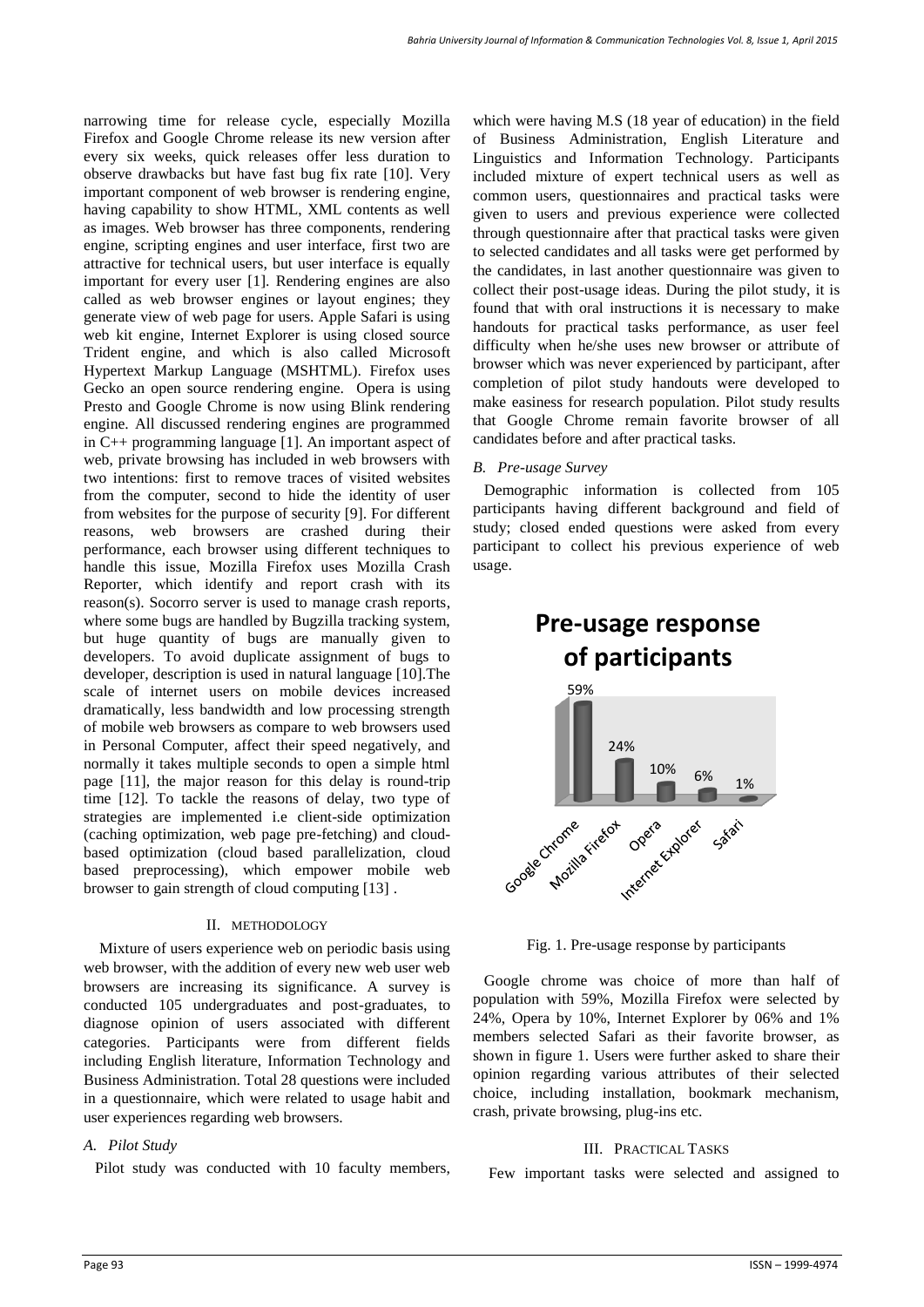participants to practically perform on all five top ranked browsers including Google Chrome, Internet Explorer, Mozilla Firefox, Opera and Safari.

- i. Bookmark given link of website
- ii. Open three websites in different tabs
- iii. Install theme of your choice
- iv. Delete history of browser

All participants performed these tasks by following oral instructions and with the help of handout having stepwise screen shots for each task.

#### IV. POST USAGE SURVEY

After having usage experience of all five selected browsers, users were ready to response comparative questions. Another questionnaire was given to collect post-usage data.





The declined trained was observed in Google Chrome with 52% votes, on the other hand Mozilla Firefox grown to 26%, Opera enhanced its popularity to 14%, Internet Explorer bit move up by 07% and Safari remain same with 01% votes, as shown in figure 2. Statistics was gathered by asking choice of users from each browser on six major attributes, i.e. open time, bookmark mechanism, tab, theme, history and overall usage including look and feel.

#### V. EXPERIMENTAL ANALYSIS AND RESULTS

In order to observe the selection of web browser for a particular user, various experiments are performed in this work. All experiments are performed on configuration of Core i7 microprocessor having 3.40GHz speed with 4GB main memory and for internet connectivity, 4MB dedicated connection and windows 7 was selected as a operating system, results of experimental analysis are are summarized in table 1.

TABLE I. Data collection by experimental analysis

| <b>Attribute</b>                     | GC    | MF   | IΕ    | S   |      |
|--------------------------------------|-------|------|-------|-----|------|
| <b>Installation Time</b><br>Sec.)    | 129   | 186  | 299   | 167 | 73   |
| Loading<br>Avg.<br>Time (Sec)        | 5.96  | 7.59 | 6.45  | 8.8 | 8.77 |
| <b>Memory</b><br><b>Usage</b><br>MB) | 1,468 | 1,24 | 1,752 | 196 | 1,41 |

Installation time of all browsers is compared, through stop watch. The experiment revealed that Google Chrome has taken 129 seconds, Mozilla Firefox 186 seconds, Internet Explorer 299 seconds, Safari 167 seconds and Opera has taken 73 seconds for installation, as shown in table 1. Also loading time is observed by selecting 50 websites related to different categories, it is found that average time to open website for Google Chrome was 5.96 seconds, 7.59, Internet Explorer 6.45 seconds, Safari 8.83 seconds and Opera consumed 8.77 seconds. Similarly, 50 websites were opened in a browser to observe memory usage by web browser, results denotes that Google Chrome utilized 1468MB of memory, Mozilla Firefox has used 1241MB, Internet Explorer has used 1752MB, Safari has used 196MB and Opera consumed 1413MB to accommodate fifty websites, as mentioned in figure 3.

### **Analysis of experiemental data**



Fig. 3. Analysis of experimental data

After collection of experimental data, each browser is observed in perspective of compared features, it is explored that Opera is at top rank by taking least installation time and Safari got first rank in least memory usage among all contestants, while in these both attributes Google Chrome occupied second and fourth sports, respectively. Google Chrome ranked first in attribute of loading time.

It is obvious that mostly common users have focus on loading time that's why Google Chrome was choice of more than 50% participants.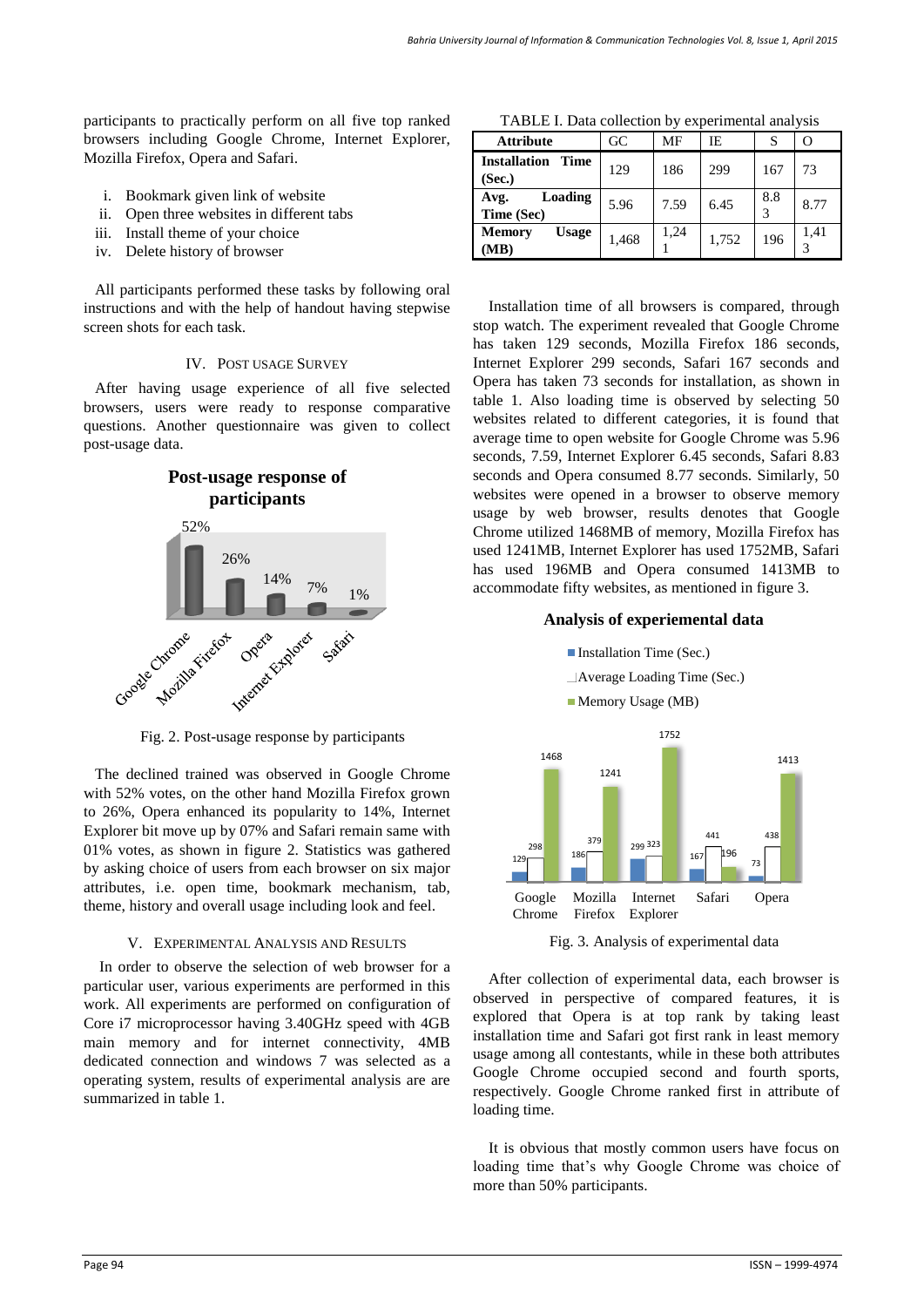| anai y 515               |    |                |                |    |                |  |  |
|--------------------------|----|----------------|----------------|----|----------------|--|--|
| <b>Attribute</b>         | R1 | R <sub>2</sub> | R <sub>3</sub> | R4 | R <sub>5</sub> |  |  |
| <b>Installation Time</b> | O  | GC             |                | MF | IE.            |  |  |
| <b>Loading Time</b>      | GC | IE.            | MF             |    |                |  |  |
| <b>Memory Usage</b>      |    | MF             |                | GC | IE             |  |  |

TABLE II. Ranking of browser based on experimental analysis

**Operating System Support:** Support to be used with any of the operating system is major feature of browser and plays vital role in its popularity, selected browsers support their installation in different operating systems and some of the browsers come-up with by default in with specific operating systems. Table 3 is given shows detail, showing detail of browsers and their relevant operating systems:

TABLE III. Operating system support statistics

| <b>Operating System</b> | GC  | MF  | IE             | S              | O   |
|-------------------------|-----|-----|----------------|----------------|-----|
| <b>Windows</b>          | Yes | Yes | Yes            | N <sub>0</sub> | Yes |
| Linux                   | Yes | Yes | No             | N <sub>0</sub> | Yes |
| Android                 | Yes | Yes | N <sub>0</sub> | N <sub>0</sub> | Yes |
| iOS                     | Yes | No  | No             | N <sub>0</sub> | Yes |
| OS X                    | Yes | Yes | No             | Yes            | Yes |
|                         |     |     |                |                |     |

Google Chrome has maximum support of selected operating systems categories among all other choices.

**Bookmark**: In Google Chrome bookmark mechanism is managed with option "bookmark", toolbar allowed but major drawback found is when bookmarks are exceeded from toolbar they are added in menu and that menu add new bookmark at the end of menu which create difficulty for user to see recent bookmarks in toolbar. Opera also allows user to create not only customize folders for bookmarks but also few be default folders are available in bookmark manager to guide user regarding. Internet Explorer provides bookmark facility with separate menu in menu bar with the name of "Favorites", bookmarked sites could be managed using that menu, but problem arises when elements of bookmark exceeds from screen of window, down arrow is provided to see newly added bookmarks which is allow creating trouble for users. Safari provides similar bookmark management methodology to Internet Explorer by providing separate menu with the name of "Bookmark", also provides the functionality of creating customize folders also separate folder is managed by browser for imported bookmarks from other browsers. Mozilla Firefox offers distinct menu for bookmarks, instead of showing bookmarks at the end of menu, sub-menus are created e.g. Recently Bookmarked, which also help user to find bookmarks efficiently. All selected categories of web browsers provide various common features including backup, synchronize and so on. For backup, all bookmarks are exported to .html file by using bookmark manager and imported whenever needed. Synchronize feature facilitate users by creating harmony in bookmarks used by a person on different computers or cellular phones, whenever user will update bookmark and history on computer, later on same data could be used on cellular phone by using synchronize feature, but sign-in is required to avail this facility.

By history management, user could allow or restrict browser from memorizing and storing user habits. Google Chrome and Opera manage history of browsing sites, downloading, cookies, passwords, auto-fill form data, etc in a single "History" option, where search option is available to search particular visited site and could delete any or all of the visited sites. Mozilla Firefox and Safari have separate menu for history management in menu bar, where recent history, previous sessions and history from the start is managed, few recent sites are displayed at the end of history menu, which affects privacy of user. Internet Explorer has one option is tools menu which could be used to delete history, and a side bar which could display history of required time period, it is comparatively more safe.

**Tabs**: When user try to close window having multiple tabs opened, Mozilla Firefox, Internet Explorer, Safari and Opera warn user before closing multiple tabs, while Google chrome and Internet Explorer provide the functionality of "Reopen closed tab", so that user could open tab again closed unintentionally.

It is observed that it create problem for user when switching from one browser to another, as various changes in location of options creates hurdles for user and restrict him/her to continue with previous option. Improper help and unavailability of "Tooltip text" for various options are also hindrance for new user, only textual help without screen shots is also consuming too much time to understand the options.

#### VI. CONCLUSION

Comparison of five different web browsers is performed in this work. It is analyzed that in pre-usage and post usage part mostly users are only using familiar products and do not try other web browser options, but after practically using different choices of browsers, some of the users found less popular product like Internet Explorer, Opera and Mozilla Firefox more useful as compared to more popular like Google Chrome popularity. It is also observed that loading time is key attribute for success of any browser, users may compromise on memory utilization and installation time but loading time is very important aspect for them.

#### VII. FUTURE WORK

In future, this work could be extended to users, who are using internet through cellular devices. There is also wide scope to include variety of hardware devices, including tablet computers in further coming days. Research could be enlarged by adding some more other browsers and analysis of their key features.